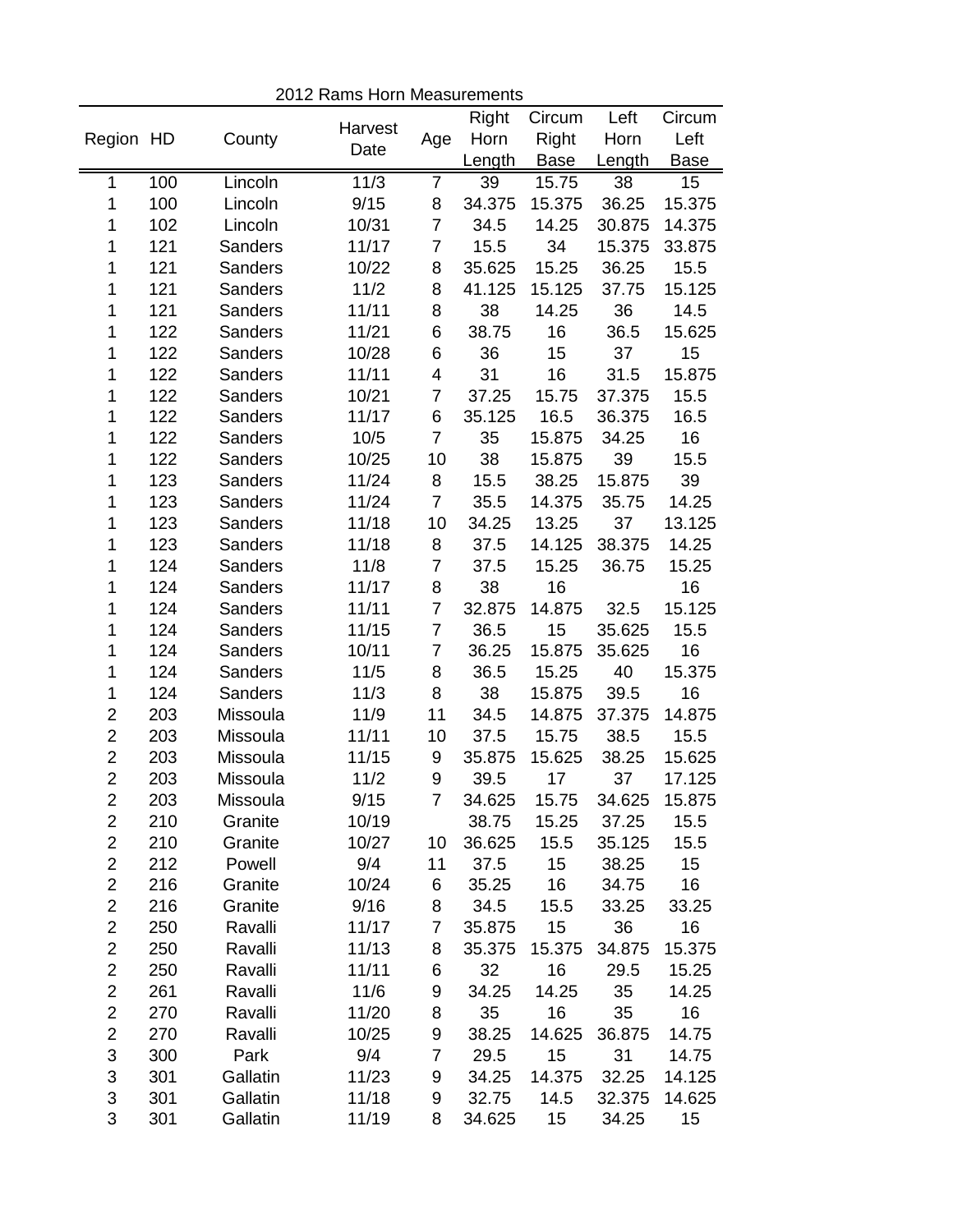| 3 | 301 | Gallatin               | 11/12 | 6              | 31.5   | 15.25  | 32.875 | 15.25  |
|---|-----|------------------------|-------|----------------|--------|--------|--------|--------|
| 3 | 301 | Gallatin               | 11/10 | 9              | 36.25  | 14.875 | 36.25  | 14.5   |
| 3 | 302 | Madison                | 8/30  | 6              | 36.5   | 15.125 | 38.875 | 15.25  |
| 3 | 302 | Madison                | 10/2  | 4              | 28.125 | 14.75  | 28.375 | 14.5   |
| 3 | 302 | Madison                | 10/4  | 9              | 35.125 | 16.125 | 35     | 15.875 |
| 3 | 303 | Park                   | 9/20  | 6              | 32.75  | 14.375 | 31.875 | 14.25  |
| 3 | 303 | Park                   | 9/16  | 5              | 28.5   | 13.875 | 27.5   | 13.375 |
| 3 | 304 | Gallatin               | 9/24  | 9              | 35     | 16     | 34.5   | 16.375 |
| 3 | 315 | Beaverhead             | 11/14 | 4              | 33     | 16.375 | 33.375 | 16.375 |
| 4 | 421 | Teton                  | 11/19 | $\overline{7}$ | 32.5   | 13.5   | 33     | 13.625 |
| 4 | 422 | Teton                  | 11/17 | 6              | 30.5   | 14.625 | 30.5   | 15.125 |
| 4 | 422 | Teton                  | 11/6  | 5              | 23.75  | 14     | 23.25  | 14.25  |
| 4 | 422 | Teton                  | 10/14 | 9              | 39.25  | 15.5   | 37     | 15.5   |
| 4 | 422 | Teton                  | 11/14 | 9              | 35.5   | 15     | 33.75  | 14.75  |
| 4 | 423 | Teton                  | 11/16 | 8              | 31.75  | 14.75  | 34.5   | 14.625 |
| 4 | 423 | Teton                  | 11/21 | 8              | 34.5   | 15     | 33.5   | 15     |
| 4 | 424 | Lewis And Clark        | 11/14 | 9              | 35.5   | 15     | 33.625 | 15.25  |
| 4 | 424 | <b>Lewis And Clark</b> | 11/4  | 11             | 42.875 | 15.5   | 40.375 | 15.125 |
| 4 | 424 | Lewis And Clark        | 11/22 | 8              | 37.75  | 15.5   | 33.75  | 15.125 |
| 4 | 424 | Teton                  | 11/13 | 9              | 39     | 15.25  | 39.25  | 15.125 |
| 4 | 441 | Teton                  | 10/27 | 6              | 36     | 15.5   | 32.75  | 15.5   |
| 4 | 441 | Teton                  | 10/28 | 8              | 30     | 13.375 | 29.375 | 13.125 |
| 4 | 441 | Teton                  | 10/27 | 8              | 40     | 16.25  | 40.5   | 16.25  |
| 4 | 441 | Teton                  | 9/17  | 8              | 30.25  | 13.75  | 30.25  | 13.5   |
| 4 | 482 | Fergus                 | 11/23 | 9              | 38.75  | 16     | 39.25  | 16     |
| 4 | 482 | Fergus                 | 10/21 | 8              | 40.125 | 15.5   | 38.25  | 15.5   |
| 4 | 482 | Fergus                 | 11/11 | 9              | 37     | 14.625 | 37.5   | 14.75  |
| 4 | 482 | Fergus                 | 11/23 | 10             | 36     | 16.125 | 35.625 | 16.125 |
| 4 | 482 | Fergus                 | 10/25 | 10             | 42.5   | 16.875 | 39.25  | 16.75  |
| 4 | 482 | Fergus                 | 10/5  | 8              | 41     | 16.25  | 40.5   | 16.25  |
| 4 | 482 | Fergus                 | 9/17  | 13             | 15.5   | 14.75  | 16     | 15     |
| 4 | 482 | Fergus                 | 10/7  | 9              | 33.125 | 15.75  | 36.375 | 16.125 |
| 4 | 482 | Fergus                 | 10/7  | 8              | 36.25  | 15.375 | 38     | 15.25  |
| 4 | 482 | Fergus                 | 10/13 | 5              | 31.25  | 15.375 | 32.25  | 15.5   |
| 4 | 482 | Fergus                 | 10/14 | 9              | 36.875 | 15.25  | 36     | 15.125 |
| 4 | 482 | Fergus                 | 10/12 | 9              | 41.5   | 15.375 | 40.625 | 15.375 |
| 4 | 482 | Fergus                 | 9/18  | $\overline{7}$ | 35.5   | 15.25  | 34.5   | 15.125 |
| 4 | 482 | Fergus                 | 9/29  | 10             | 42.125 | 16     | 41.75  | 16.75  |
| 4 | 482 | Fergus                 | 10/9  | $\overline{7}$ | 40.5   | 17.375 | 39     | 17.25  |
| 5 | 500 | <b>Stillwater</b>      | 11/4  | 10             | 33.625 | 15.125 | 33.625 | 15.125 |
| 5 | 501 | Carbon                 | 10/28 | 7              | 30.125 | 12     | 29.625 | 12     |
| 5 | 501 | Stillwater             | 10/14 | 4              | 28.25  | 14.375 | 28.375 | 14.5   |
| 5 | 502 | Carbon                 | 11/16 | $\overline{7}$ | 33.125 | 13.375 | 34     | 13.25  |
| 5 | 502 | Carbon                 | 11/13 | 5              | 36.625 | 14.5   | 36.5   | 14.5   |
| 5 | 502 | Carbon                 | 11/16 | 6              | 31     | 14.25  | 31.375 | 14.25  |
| 5 | 502 | Park                   | 9/20  | 8              | 35.25  | 13.25  | 35.25  | 13     |
| 5 | 503 | Carbon                 | 11/22 | 7              | 25     | 14.125 | 25.25  | 14.25  |
| 5 | 503 | Carbon                 | 11/13 | 7              | 28.5   | 13.375 |        |        |
| 5 | 503 | Carbon                 | 11/16 | 8              | 29.5   | 14.5   | 29.5   | 14.25  |